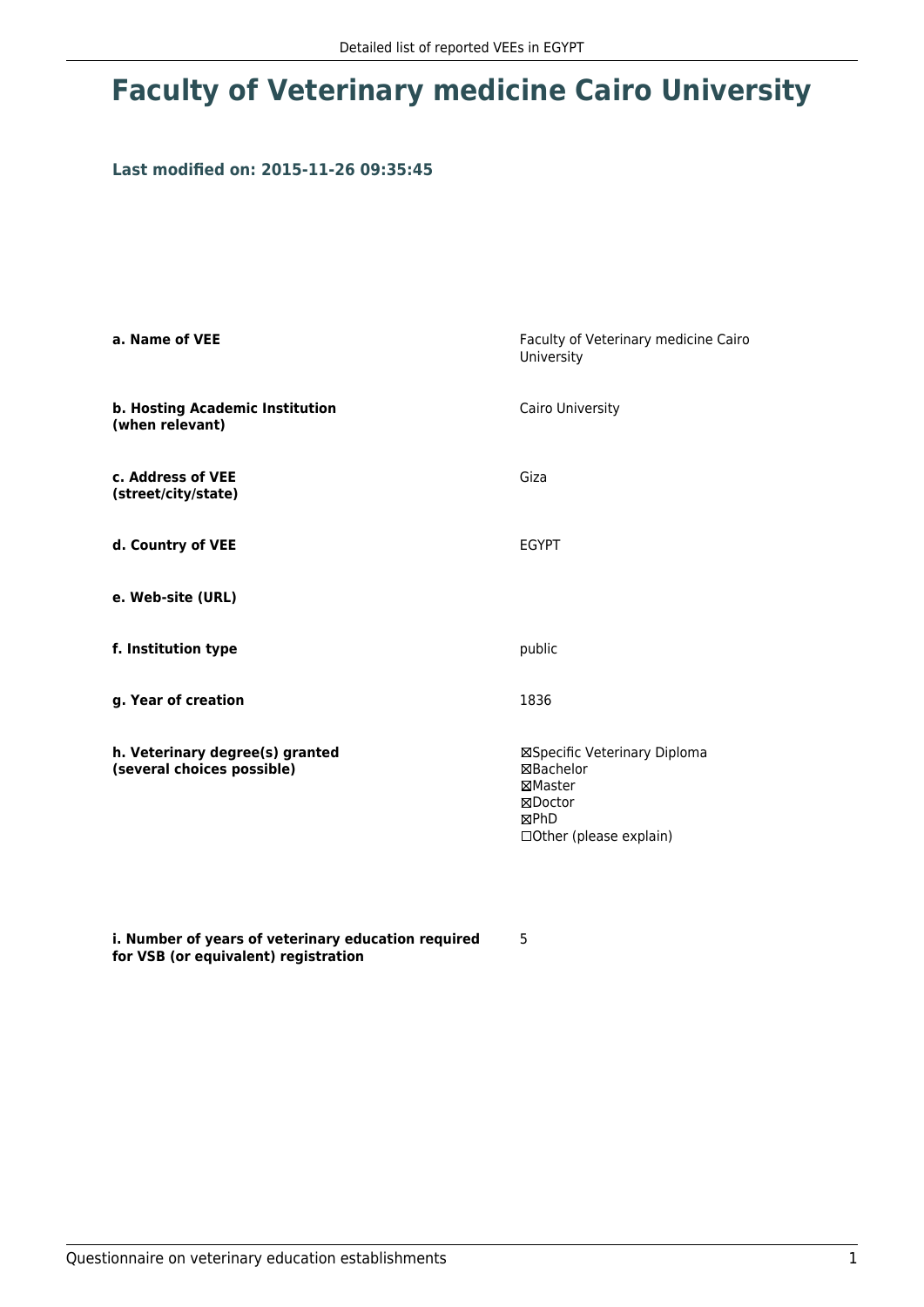## **j. Average number of veterinary students per class within the establishment**

|                                                                                                   | 1st Year                                                                                                                                                              | $+200$                           |
|---------------------------------------------------------------------------------------------------|-----------------------------------------------------------------------------------------------------------------------------------------------------------------------|----------------------------------|
|                                                                                                   | 2d Year                                                                                                                                                               | $+200$                           |
|                                                                                                   | 3d Year                                                                                                                                                               | $+200$                           |
|                                                                                                   | 4th Year                                                                                                                                                              | $+200$                           |
|                                                                                                   | <b>5th Year</b>                                                                                                                                                       | $+200$                           |
|                                                                                                   | 6th Year                                                                                                                                                              |                                  |
|                                                                                                   | 7th Year                                                                                                                                                              |                                  |
| k. Average number of veterinary graduates per year<br>from the establishment                      | $+200$                                                                                                                                                                |                                  |
| I. Minimum education required for admission to the<br>establishment<br>(several choices possible) | ⊠High School University Entrance<br>Qualification<br>□Pre-Veterinary Science Diploma<br>□Pre-Veterinary Science Degree<br>□Other specific VEE entrance qualifications |                                  |
| m. Is there a selection procedure at<br>(several choices possible)                                | ⊠National level<br>□State level<br>□Establishment level                                                                                                               |                                  |
| n. National accreditation/certification/approval                                                  | Yes                                                                                                                                                                   |                                  |
|                                                                                                   | <b>Accrediting agency:</b>                                                                                                                                            |                                  |
|                                                                                                   | <b>Name of the Agency</b>                                                                                                                                             | Ministry of<br>high<br>education |
|                                                                                                   | <b>Address of the</b><br><b>Agency</b>                                                                                                                                | Egypt                            |
|                                                                                                   | Country of the<br><b>Agency</b>                                                                                                                                       | Egypt                            |
|                                                                                                   | Date granted (yyyy-<br>mm-dd)                                                                                                                                         | 1111-11-11                       |
|                                                                                                   | <b>Period of validity</b><br>(years)                                                                                                                                  | 0                                |
| o. Regional accreditation/certification/approval                                                  | No                                                                                                                                                                    |                                  |